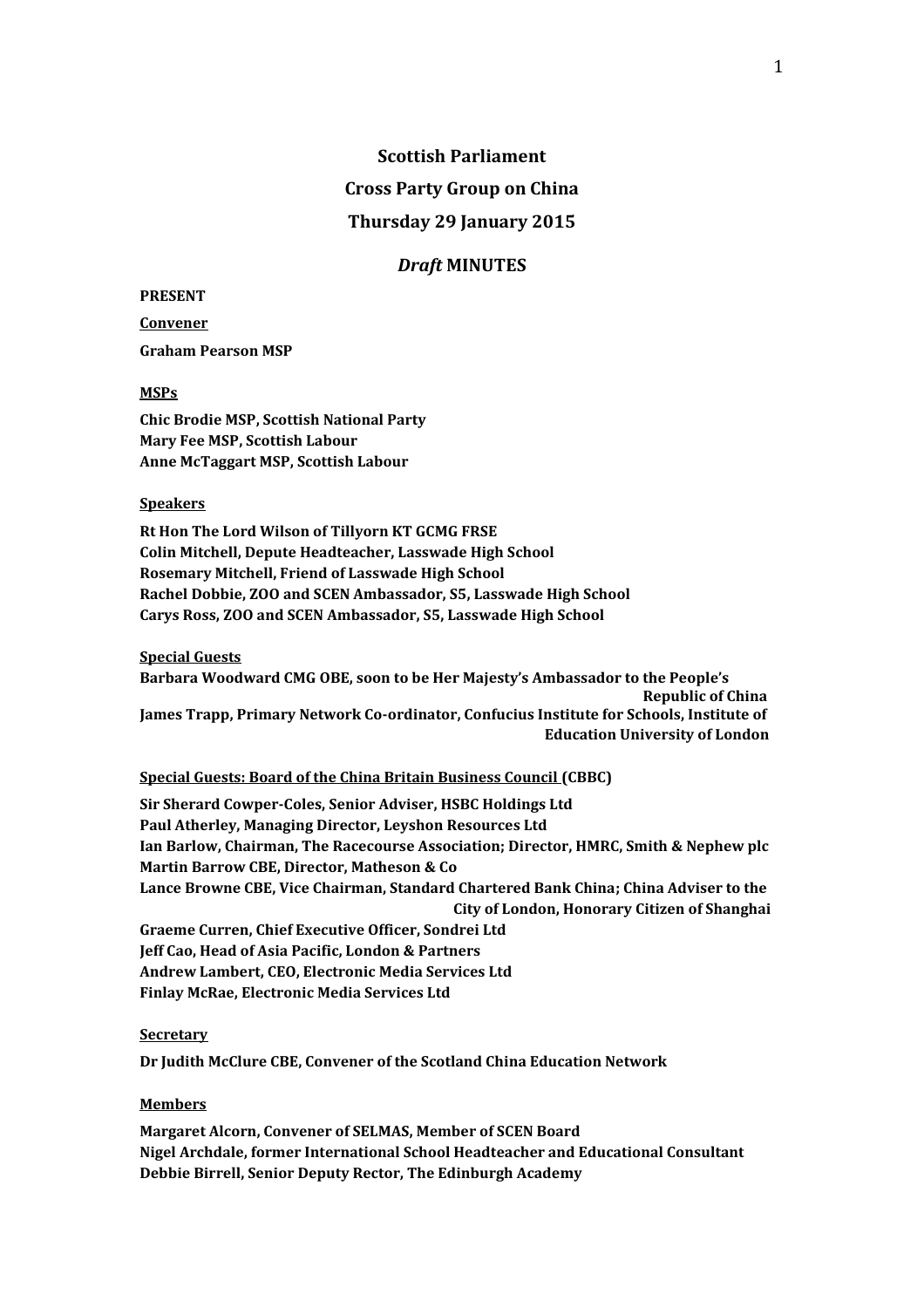**Dr Zhenbo Cai, Chairman, Doctorate Association Mridula Chakraborty, TUV NEL, assisting Claudia Beamish MSP Barry Cooper, Academic Registrar, Loretto School Lin Deng, Vice Chairman, Doctorate Association Professor Jane Duckett, International Dean (East Asia), Director, The Scottish Centre for China Research, University of Glasgow**

**Professor Natascha Gentz, Chair of Chinese, Dean International (China), Director of the Confucius Institute for Scotland at the University of Edinburgh**

**Andrea Del Giudice, MSc student, University of Glasgow Professor Ian Gow OBE, Director of Confucius Institute, University of Glasgow Katy Gow, Past President, Royal Asiatic Society, China Jessica Guo, CEO EEB Consultancy Ltd; Trustee AACCEE Dr Guo Xin (Michael), Lecturer at University of West of Scotland and YCP Committee Dr Alistair Hamilton, Programme Director, MSc Environmental Protection and Management Scotland's Rural College (SRUC) Henry He, Managing Director, ZED Education and Business Matthew Heap, International Office, University of Glasgow Ruth Higginson, Lasswade High School, Zoo and SCEN Ambassador Hendrik Hillebrecht, MSc student, University of Glasgow Na Hu, University of Glasgow Dr Jin Ri (Richard Jin), Co-Director, Confucius Institute for Scotland, Univ of Edinburgh Marcus Kneen, CEO IndigoVision plc Emily Komi, MSc student, University of Glasgow Peter Kwok, Co-Director, Young Chinese Professionals Wei Lin, International Officer and Language Tutor, University of St Andrews Liu Lei, President of Glasgow Chinese Students Community; YCP Committee Catriona Llanwarne, Senior Solicitor, Burness Paull LLP Russell Lovelett, MSc student, University of Glasgow Lindesay Low, Legal Advisor, Scotch Whisky Association Simon Macaulay, SCEN Field Worker and SCEN Executive Committee Judith McKerrecher, Professional Development Officer, CISS, University of Strathclyde Kam Leung Ng (Tommy), Life Time Honourable President of the Wu Clan's Association UK Wing-Sie Ng, Individual Interpreter Wing-Yan Ng, Member of the Scottish Youth Parliament (Edinburgh Central) Margie Ogilvie-Stuart, Director at Crown and Stone Neil Phillips, Positive Solutions (Glasgow) Shilong Qu, Deputy Chairperson of AACCEE; General Manager, Loon Fung Restaurant, Glasgow Lindsay Rinning, Postgraduate student, University of Edinburgh Dr Jim Scott, University of Dundee and SCEN Executive Committee Ciara Sweeney, senior student, Loretto School Ruth Taylor, First State Investments Ed Thomson, Programme Director, Asia Scotland Institute Angus Tulloch, Manager of First State Investments Asia Pacific Fund**

**Iain Valentine, Director of Strategic Innovations and Giant Panda Project, Edinburgh Zoo Lucy Young, Head of Education, British Council Scotland**

**Oliver Wessely, Postgraduate at the University of Glasgow, studying for a Masters in International Business, after an internship at CBBC in Shanghai**

**The Lady Wilson, Teacher**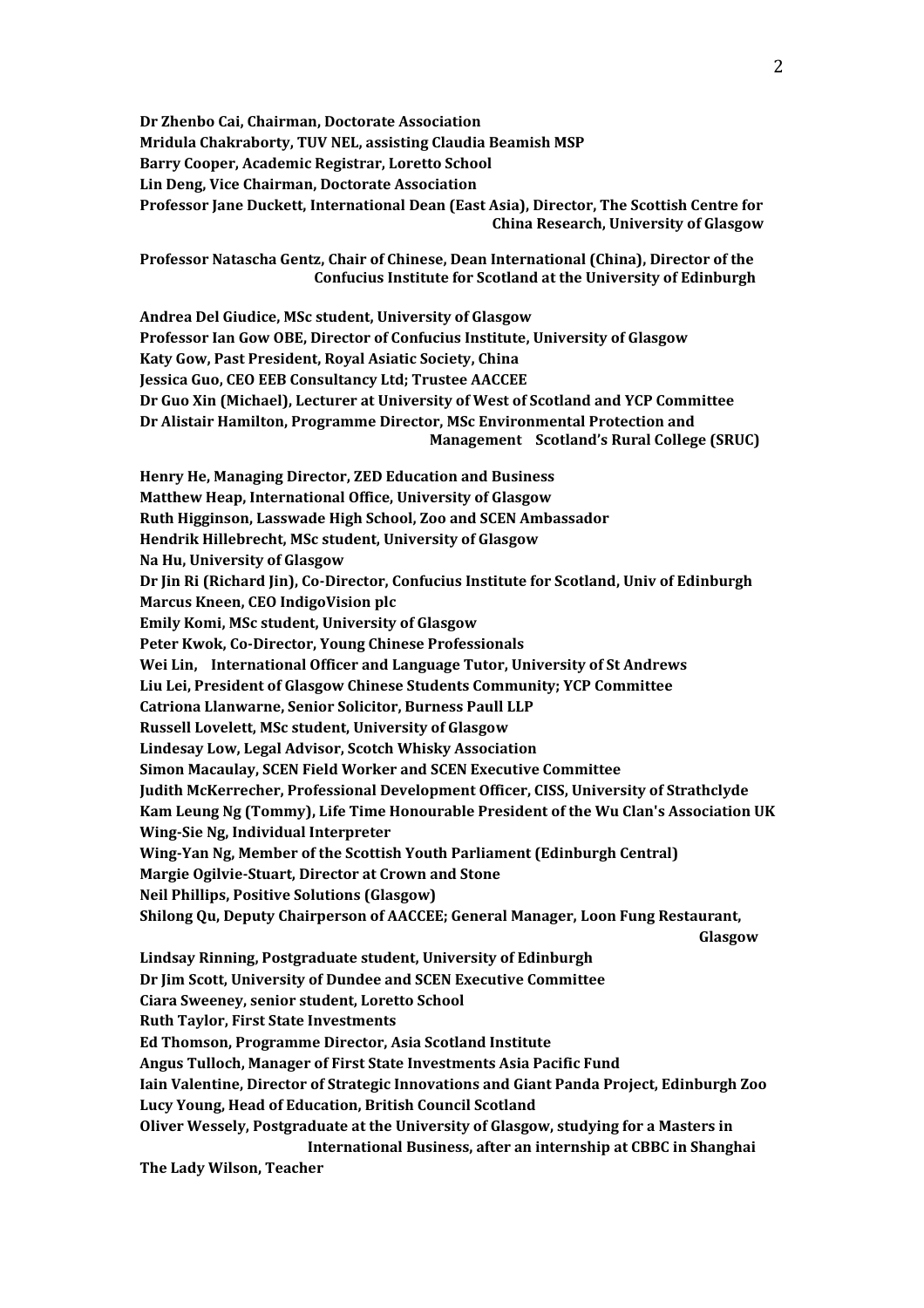**Yu Yanwan, MSc student, University of Glasgow Mengqi Zhang MSc student, University of Glasgow**

#### **1 Welcome and introduction from the Convener, Graeme Pearson MSP**

The Convener welcomed Lord Wilson of Tillyorn, the special guests and members. He was pleased to see so many black ties, worn by those who would be attending the China Scotland Business Council's Chinese Burns Supper later that evening.

The Convener said that two events since the last meeting had been most successful. There had been the China Scotland Business Forum Icebreakers' Reception in the Members' Room of the Scottish Parliament. He reminded members that the Group attracted business interests from across Scotland and encouraged them to spread this information.

Then there had been the Reception at the Consulate General of the PR of China. He said that the Group was very grateful to Mr Pan Xin Chun for this positive and lively event, which had included delicious food, networking, and a most interesting film about the progress of the PRC and the challenges it faced. Unfortunately the Convener had been unable to attend himself; he said he thanked Professor Tariq Durrani OBE FRSE FREng FIEEE, Vice President International of the Royal Society of Edinburgh, and Dame Professor Joan Stringer DBE FRSE FRSA, who had spoken on behalf of the Group.

# **2 Apologies**

**Colin Keir MSP, Vice Convener Claudia Beamish MSP Jamie McGrigor MSP Dr Richard Simpson MSP** James Brodie, General Manager and Business Adviser, CBBC Scotland Richard Clason, Operations Manager, G7 Consultants Carole Couper, Representative, Arahelio Biotechnology Ltd Yuwen Fortune, Teacher of Mandarin, The Edinburgh Academy Linda Fu, International Client Relations Director, HBJ Gateley Dr Meryl James, Senior Professional Development Officer, SCILT and CISS Janet Kelso, SCILT and CISS, University of Strathclyde Ye Liu (Orchid), Contributing Correspondent, Scottish affairs, UK Chinese Times Professor Dame Joan Stringer DBE FRSE FRSA Jamie Kerr, Partner at Thorntons Law LLP James Trolland, Ridrum International Councillor Eoghann MacColl, East Ayrshire Council Professor Tariq Durrani, Vice President, The Royal Society of Edinburgh Rory Swinson Reid, Project Coordinator at Collaborate John Fulton, Partner at Anderson Strathern LLP Professor Barbara Fennell-Clark, Director, Confucius Institute for the University of Aberdeen Robert Dalzell, North Lanarkshire Council Adam Rhys Doidge MSYP, East Lothian and International Relations Graham Thompson, Blackford Trust and Scotland China Association Helen Ford, former teacher in China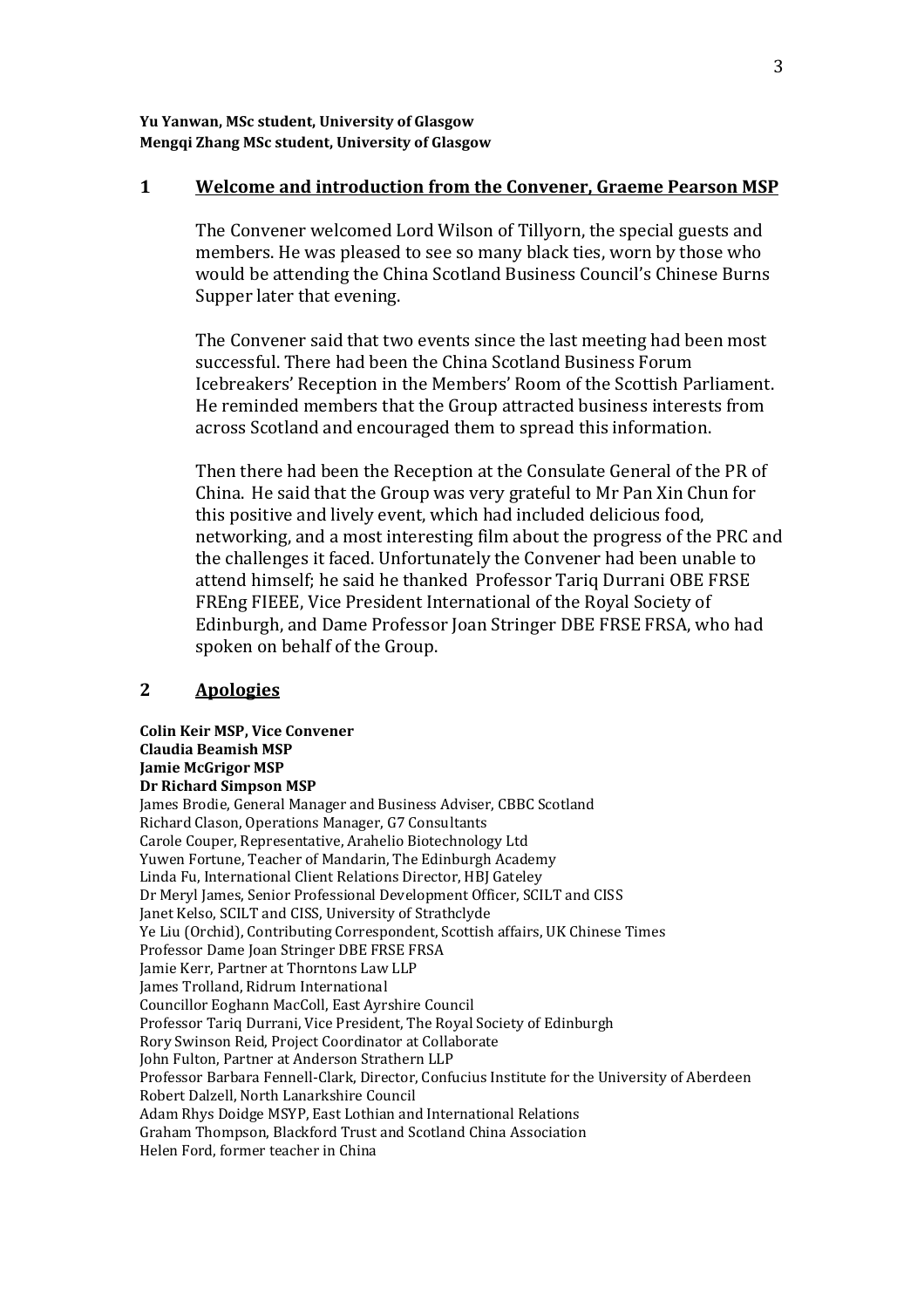## **3 Minutes of the Meeting of 4 November 2014**

The Minutes of the Meeting of 4 November 2014, which had been circulated in draft for comments, were approved without amendments.

## **4 Matters Arising**

#### **Chinese New Year Stamps**

The Convener said that he had pursued the question of Chinese New Year stamps, as suggested by Helen Ford. He had been informed that these had been issued every January since 2012; they can be ordered online at *[www.royalmail.co/stamps](http://www.royalmail.co/stamps)* or in Post Office.

# **5 Presentation by Rt Hon The Lord Wilson of Tillyorn KT GCMG FRSE, former Governor of Hong Kong**

The Convener welcomed The Rt Hon The Lord Wilson of Tillyorn, whom he described as a very good friend of the Cross Party Group, with a great deal of experience and knowledge of China, and of the UK's relationship with China. His advice was always most useful.

Lord Wilson thanked the Convener and said how good it was to see Barbara Woodward, the next UK Ambassador to China, and the special guests from the China Britain Business Council.

He said that the Secretary had asked him for a title for his contribution, but had given him the chance to omit one; in the end, he had decided to offer *Some Thoughts about China (including Hong Kong).* He had first gone to Beijing in 1963, having studied Chinese at Hong Kong University, at a time when there was no UK Ambassador, but simply a UK Mission. He remembered well his arrival in Beijing in late January, around 7.00 – 8.00 pm. He borrowed a bicycle to travel from outside the walls to the centre of the City; there was hardly anyone on the roads, and every third or fourth light was switched off, to save electricity.

Lord Wilson contrasted his memories of Beijing in 1963 with China today, after rapid changes to its economy and to the livelihoods of its people. Now China had the second largest economy in the world; by some calculations, the first. There was still a long way to go: 100 million people lived in poverty, the economy was overheating, there were problems with indebtedness and with corruption. *Guanxi* existed when he first went to China; now President Xi Jinping was combatting it and using it to reinforce his own position. The rising middle class could prove a problem, because of their political aspirations. But the main trend was certainly upward, as a result of the economic improvement, the impact on people's livelihoods and the increasing importance of China's place in the world. Madam Fu Ying, Chinese Ambassador to the UK 2007-9 and currently Vice Foreign Minister of China, used to say: *People think we are like an*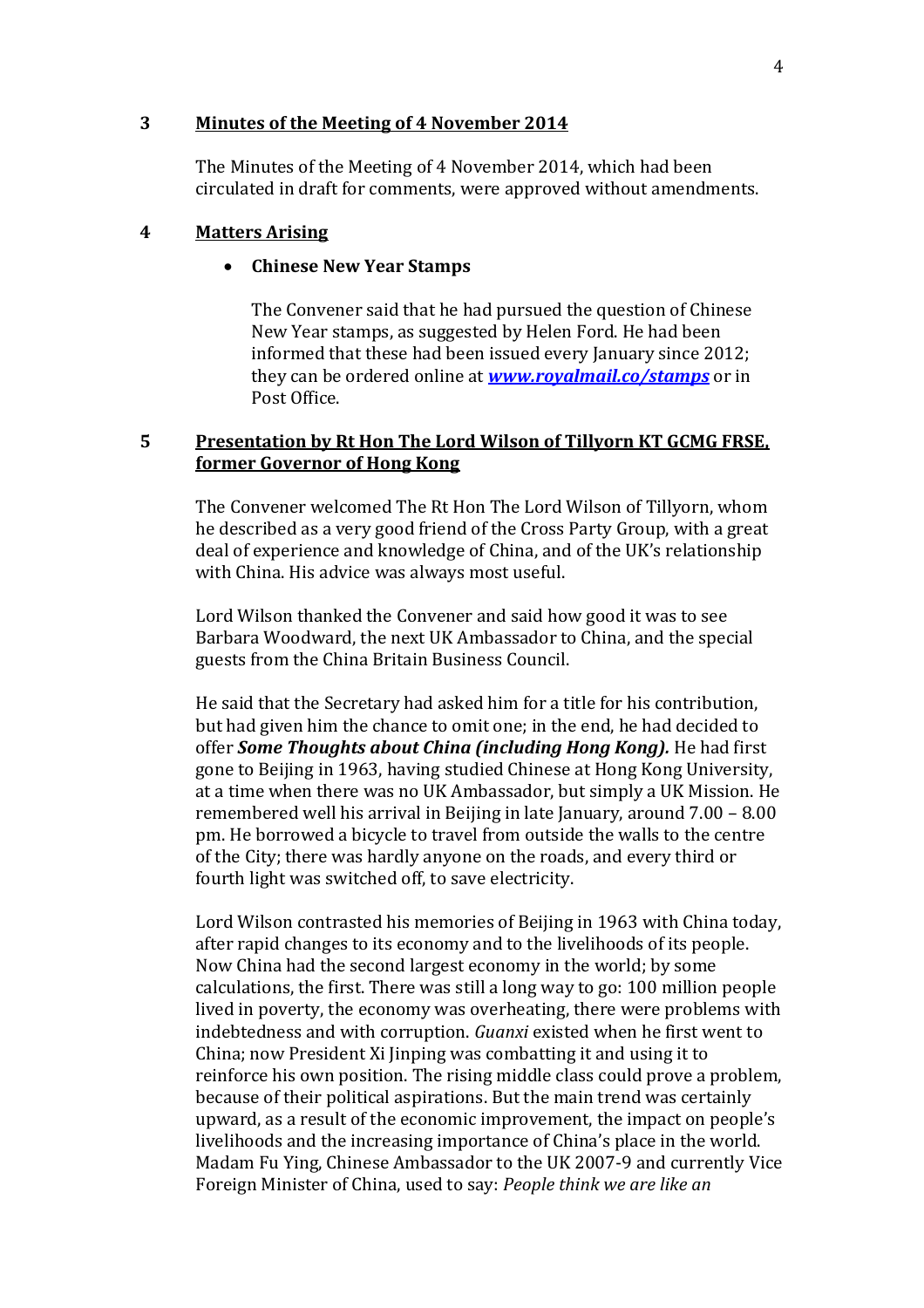*elephant; actually we are like a mouse.* China's leaders do have to cope with huge problems, including the provision of employment and the age profile of the population, especially acute as a result of the one-child policy.

Moving on to consider China and the World, Lord Wilson emphasised that China must not be seen just as a newly emerging power: it was reemerging. Any senior leader or educated person in China would see that it was re-asserting its position. China should be considered as an ancient civilisation of huge global importance, its power diminished in the 19th and 20th centuries, but now re-emerging. The question was how the rest of the world should relate to this new position: China clearly believed that it should have a more influential role. For instance, Taiwan had occupied China's seat in the United Nations for many years. International institutions must now be adjusted to incorporate China. China was shy about taking up positions in international affairs, for instance, abstaining from voting in the Security Council. But it was becoming very active and its armed forces were involved in peace-keeping operations. We must encourage China to take up its position in the world.

Lord Wilson went on to consider the position of Hong Kong, where he had been the penultimate Governor, 1987-1992. He said that the Special Administrative Region of Hong Kong, which had come into being in 1997, when Hong Kong reverted to China's sovereignty, has worked well and continues to do so. Hong Kong is very prosperous; trade is good and the rule of law effective. But clearly there are strong feelings about the selection of the Chief Executive, and the demonstrations have gone on for a very long time. Lord Wilson said that credit should be given to the students involved for their determination and overall to the Hong Kong Police for their patience. He had to acknowledge, though, that the objectives of the protesters were unrealistic. The demand that the Chief Executive should resign and that the next election should be conducted differently simply would not happen. The demonstrators did not have the leadership to withdraw. This was a serious error. There was a more serious one. There was a chance to move forward to having a Chief Executive elected by universal suffrage. But that required a two-thirds majority approval by the Legislative Council. If that could not be achieved because some legislators said that they must have an even more liberal system of election, then there would be no forward movement. That would be a tragedy. The context must be remembered: until 1997, the Governors of Hong Kong were simply sent. Efforts to insist on more than was on offer from the ruling by China's National People's Congress would get nowhere. Many people had an unrealistic vision. Lord Wilson hoped earnestly that Hong Kong would be able to face up to the difficulties and the divisions in its society.

Lord Wilson concluded by suggesting lessons for us in Scotland: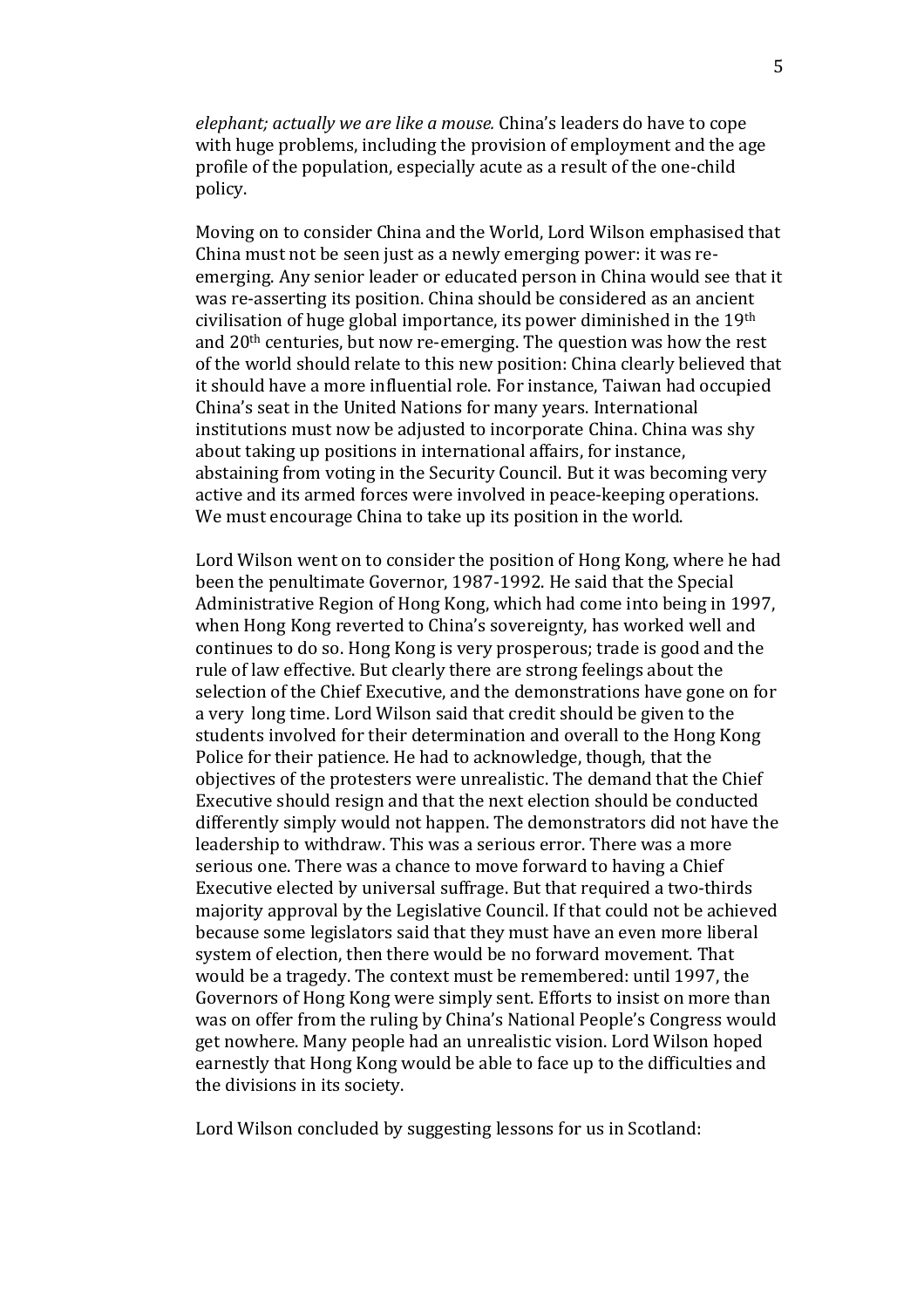- $\triangleright$  China matters! We must learn about it. That is why, as President of the Scotland China Education Network, he supported Judith McClure's role in encouraging the learning of Chinese. Some students, he hoped, would become Sinologists.
- $\triangleright$  We must take the initiative, because we are so small. He cited the relationship between the Royal Society of Edinburgh and the Chinese Academy of Sciences. We must see China in perspective; the population of one City, Shanghai, was 24 million; that of the whole of Scotland 5.3 million. Despite what Madam Fu Ying said, actually we are the mouse and China is the elephant! Some member would be attending the CBBC's Chinese Burns Supper; there was a good Chinese translation of Burns's *To A Mouse.* We must not be *cow'rin,* let alone *tim'rous!* Let us go full frontal in developing our relationship with China.

The Convener thanked Lord Wilson warmly for his words and invited Barbara Woodward, the next UK Ambassador to China, to respond.

Barbara Woodward said that clearly she needed to go full frontal! She said it was a great privilege to address the Cross Party Group on China and its special guests. Her first feeling was of nostalgia: in 1986, she had gone to Wuhan, in the middle of China, straddling the Yangtse. North of the Yangtse it was cold, and she wore a woolly hat in the classroom; South was tropical. She was made very welcome and she travelled widely and freely, for instance in Tibet and Inner Mongolia.

Wuhan was the province where Mao Tse-tung swam across the Yangtse. Barbara Woodward said that China is very proud of its history, especially with the many centuries of its great civilisation and influence as a global power. The new China, led by President Xi Jinping, was reflecting on the legacy of World War II and the foundation of the Communist Party.

Barbara Woodward said that, as Ambassador, she needed a threelegged stool: she must be confident to engage in:

- $\geq$  good inter-governmental relations. The UK does have highlevel relations with the government of China, demonstrated by the visit of Prince William to Beijing;
- $\triangleright$  developing business-to-business relations. Trade and investment must continue to grow both ways. She was committed to working with Scotland too, and improving the business environment for companies in China;
- $\triangleright$  strong people-to-people relations, especially in the vital areas of education, tourism and culture. She hoped that she could help in building deeper mutual understanding, recognising the passion and intentions that existed. Next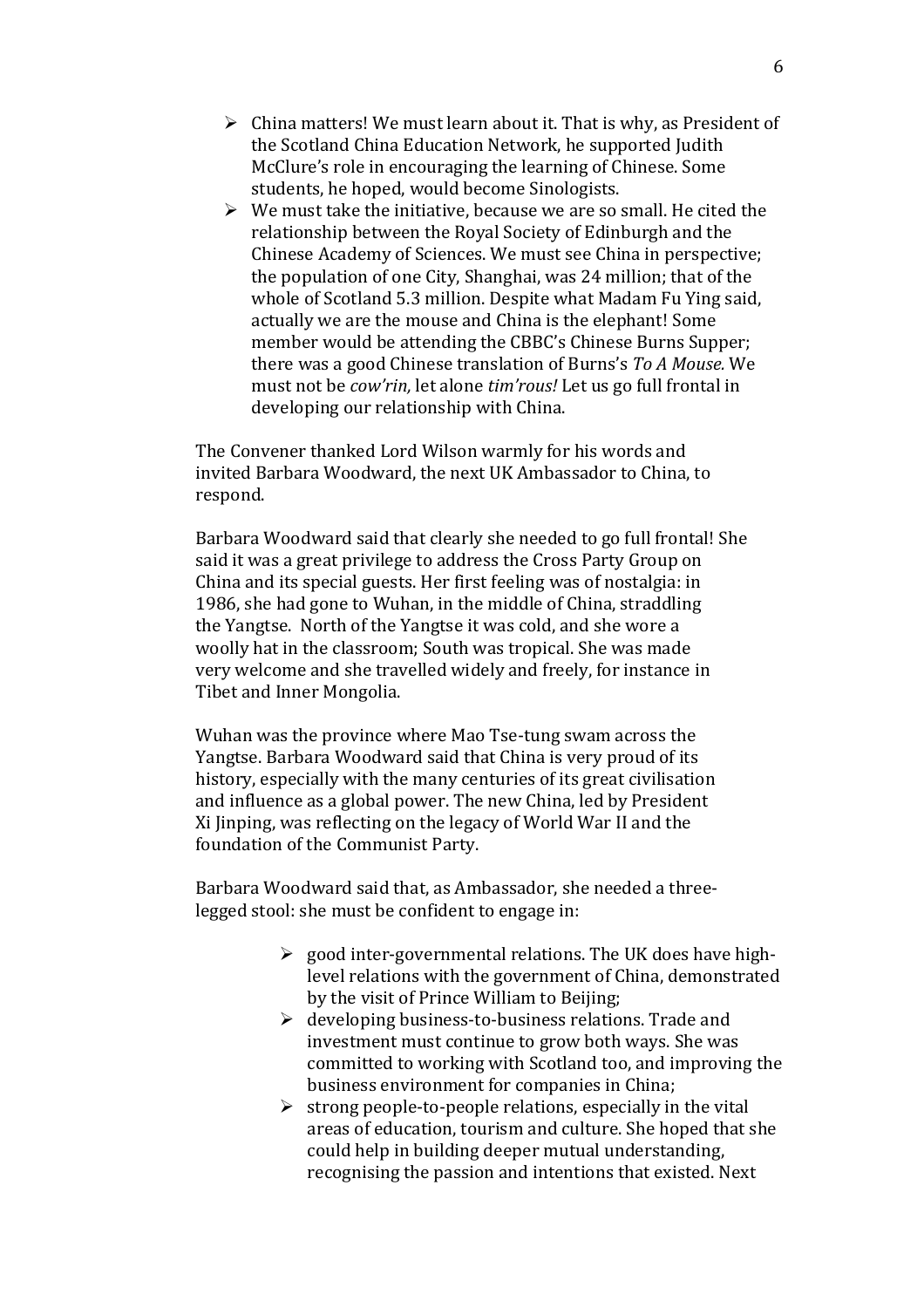year, for instance, would be the 400<sup>th</sup> anniversary of Shakespeare's death.

Overall, Barbara Woodward said, she was looking forward to the challenges ahead and to working with everyone across the UK.

The Convener thanked Barbara Woodward whole-heartedly for her response. He said that he would re-order the three legs of her stool: before building of government-to-government and business-to-business relations, we need stronger person-to-person relationships. These must not be perfunctory but based on integrity and mutual understanding, not merely financial advancement. The Cross Party Group had long thought this.

For instance, there had been a frosty time in relationships because of unfortunate comments in the UK; this was disappointing, as we should all think hard about our messages. The disappointing atmosphere had led to the cancellation of an important initiative in which he had been involved.

The Convener's second point was that new trade needs investment. There had been some falling away for instance in Whisky sales. Finally, the population profile in China would reflect the size of the segment of older citizens in the UK. There was an opportunity here to see what we could offer to share in terms of practical solutions to the resulting problems. Overall, he believed that there was still a huge amount of work to be done, despite what the national and devolved governments in the UK were saying.

Sir Sherard Cowper-Coles, Senior Adviser, HSBC Holdings Ltd, spoke of the work of CBBC in Beijing, where it worked with Chambers of Commerce and Scottish Development International. He invited those Interested in building market share to join CBBC.

Professor Ian Gow, Director of the Confucius Institute of the University of Glasgow, spoke of the need to develop Chinese learning at all levels in Scottish education. It was now being introduced in a number of primary and secondary schools, but it should be offered in Colleges of Further Education; moreover, only one University in Scotland offers a degree course in Chinese. He hoped that the Scottish Funding Council would encourage the introduction of Chinese in Scotland's Universities and Colleges.

Martin Barrow CBE, Director, Matheson & Co, said that he had been an unofficial member of the Hong Kong Legislative Council, appointed by Lord Wilson. He spoke of the importance of travel and tourism in both directions between China and Scotland, for the purposes of studying and of visits. He argued that there was a great need to simplify visa arrangements. The Convener responded that this issue was raised regularly at meetings of the Cross Party Group on China. The Group also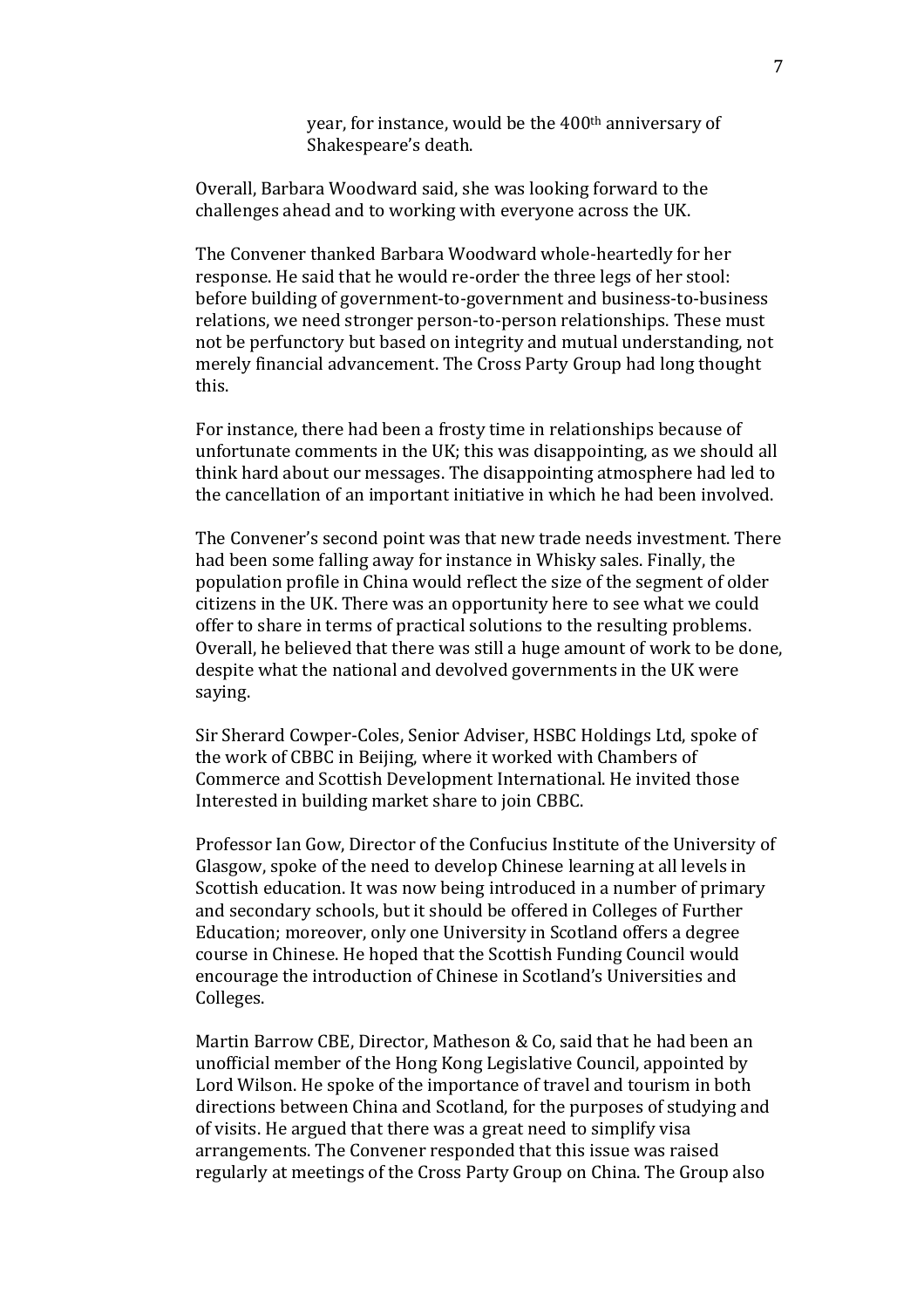recommended the inauguration of direct flights between Scotland and China. He believed that the visa process made business and educational links difficult to undertake and asked how we could expect China to be friendly to Scotland when we treated its people as we did. He hoped that our new British Ambassador would bear this in mind.

Sir Sherard Cowper-Coles paid tribute to Lord Wilson of Tillyorn. He said that he was himself a former diplomat (he was successively Ambassador to Israel, Saudi Arabia and Afghanistan), who had served as Head of the Hong Kong Department of the Foreign and Commonwealth Office 1994- 1997. Lord Wilson's views were always moderate, sensible and balanced. As a distinguished Sinologist, he could see the world from China's modern and also historical perspective. Lord Wilson's wisdom would always be remembered.

Chic Brodie MSP spoke of developments in Ayrshire, where the visa process was a nightmare when business people were invited to visit from China. Lord Wilson said that in addition to improving the visa process, it would be important to allow students from China to stay on for two years after completion of their courses. There were examples of those who promoted Scotland in business after their study here.

Neil Phillips, Positive Solutions Glasgow, asked why Prince William was visiting Shanghai and Beijing and not regional cities, especially in Western China. The Convener said that the neglect of regional cities was another regular issue raised in the Group: more attention to regional cities in the West should be productive in terms of investment opportunities. Barbara Woodward said that in fact Prince William would also visit Yunnan, because of its wildlife. But she assured the Group that efforts were being made to encourage visits to other cities in China: to Ningbo, for instance. There was a dedicated team in Beijing supporting engagement with second and third tier cities.

#### **6** *Beyond the Panda*

## **Presentation by Carys Ross and Rachel Dobbie, Zoo and SCEN Ambassadors, S5, Lasswade High School, Midlothian, with Colin Mitchell, Depute Headteacher**

Colin Mitchell introduced Carys Ross and Rachel Dobbie. He apologised that their presentation would be oral; the Group had moved rooms because of the size of attendance and no screens were available. He said that Carys and Rachel would speak of their visit to China in October 2014, as a result of the ten-year partnership of Lasswade Community High School with Tianlin No 3 Middle School in Shanghai. A film could be seen on the Lasswade Community High School website:

*[http://lasswadehsc.mgfl.net/2015/02/09/lasswade-rzss-yaan](http://lasswadehsc.mgfl.net/2015/02/09/lasswade-rzss-yaan-)visit/#more-8581*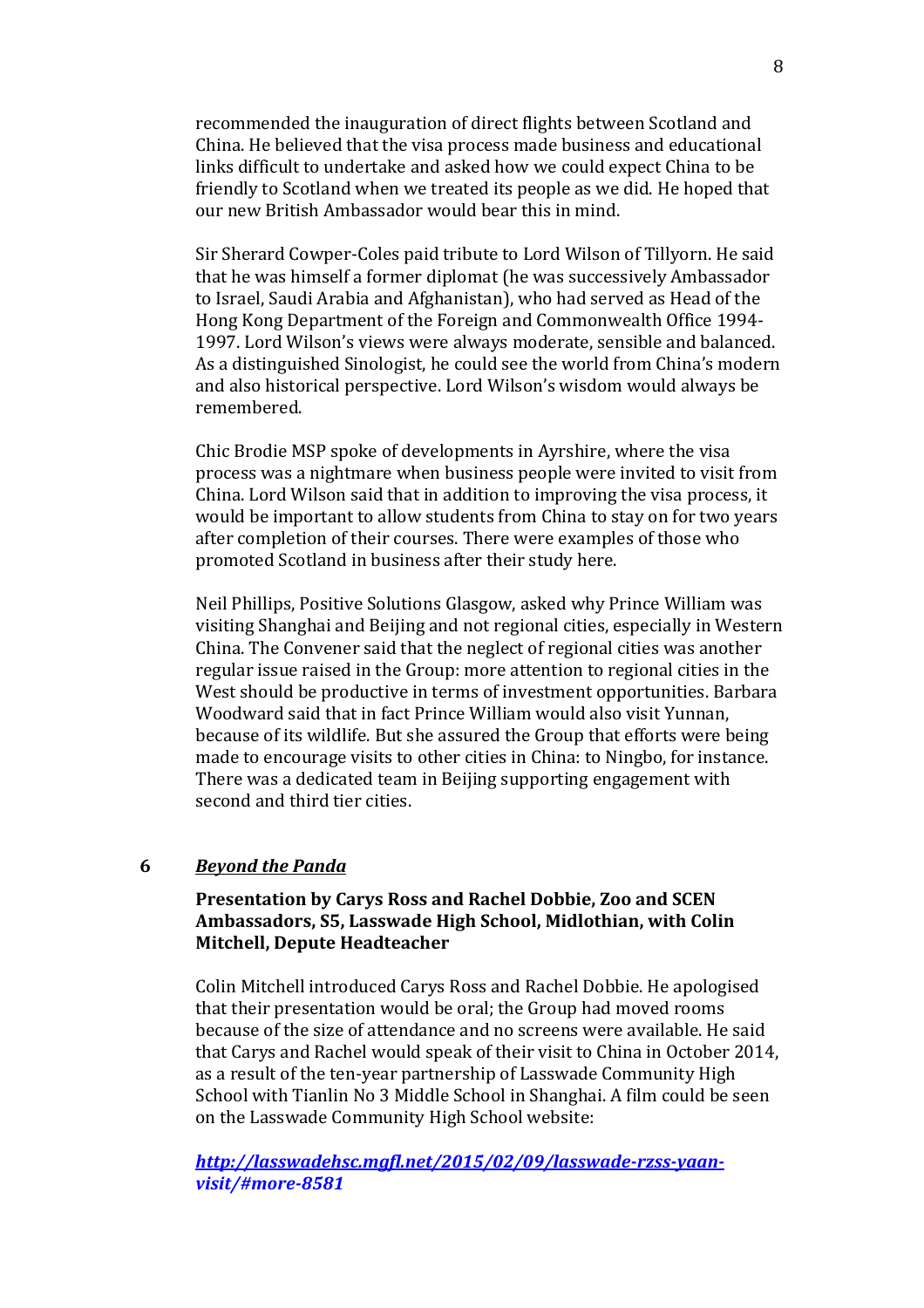Carys and Rachel said that they had undertaken the trip as Ambassadors for Edinburgh Zoo, and that their trip had been sponsored by Jaguar Land Rover. They had arrived in Chengdu and had a sense of being in proper China! They had enjoyed the food more than they had anticipated. On Day 2 they had visited their new partner school in Yaan, where they had paired up with the students and shared their lives. They had exchanged presents and been really touched by the hand-made gifts which they had received. They had visited the Panda Reserve and had the incredible experience of feeding a panda. It had been very said to say good-bye to their fellow students; they felt a real bond had been created and they wanted the friendships to last. On their last night in Yaan they had also bid farewell to Sandie Robb, Senior Education Officer at Edinburgh Zoo who had created the *Beyond the Panda* project, and to the Jaguar Land Rover representatives.

Carys and Rachel continued with the next phase of their trip: to Shanghai, to visit their long-established partners in Tianlin Middle School. They had been welcomed by host families, often extended families. Their first impression of the students was that they worked all the time! In school, though, there had been interesting practical events, including making dumplings, knot-tying and a ceilidh. There had been outside visits to see an acrobatic show, a very scary one to Shanghai's tallest building, and time spent with their host families. They had loved old Shanghai, with its characteristic old buildings and culture, and also the very busy shops. They had been said to leave the students and their loving and caring families and looked forward to entertaining them in Scotland. Carys and Rachel concluded by saying how fortunate they felt; they wanted others to have this experience.

Colin Mitchell said that he and his wife Rosemary, until recently also a Depute Headteacher at Lasswade High School, had visited China on six or seven occasions. The teaching of English which they had observed had been chanting exercises, often with an American accent. Maths in Tianlin Middle School was taught traditionally, with an approach known in Scotland in the 1950s. The students were keen and altogether lovely young people; the staff very committed.

Judith McClure commented on the 1950s Maths teaching which had produced the highest scores in the international PISA testing for Shanghai. Professor Ian Gow said that UK universities would be emptied if Advanced Level Maths were to be a requirement; yet Maths was extremely important. He mentioned his work on Alexander Wyle, the 19th century Scottish missionary who had introduced Calculus to China.

Colin Mitchell commented on the celebration of breadth in the curriculum in Scotland, which underpinned *Curriculum for Excellence.* But he agreed that a focus on key disciplines could be of benefit. Neil Phillips commented on the lack of Arts studies in the preparation for University entrance in China.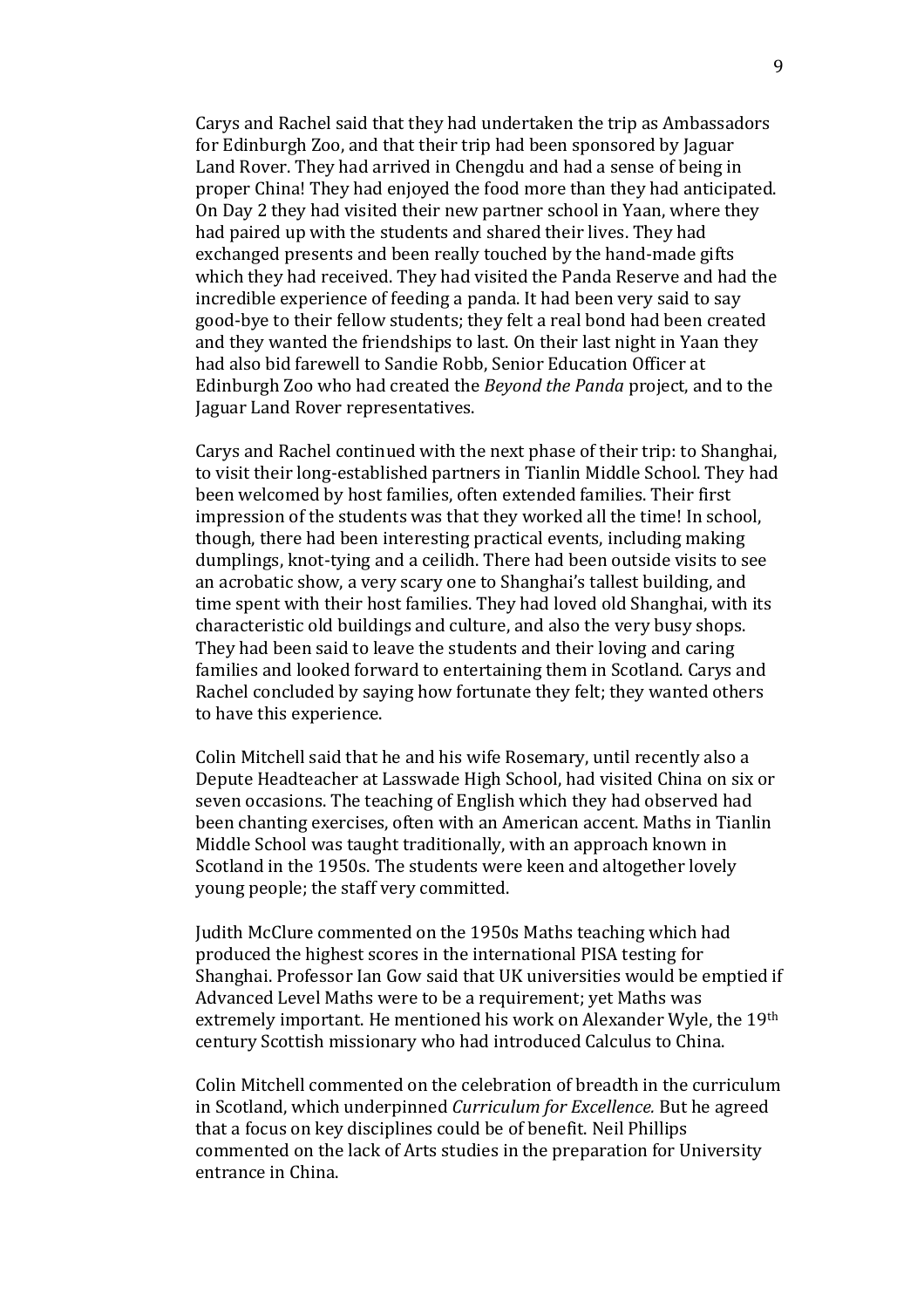The Convener thanked Carys Ross, Rachel Dobbie and Colin Mitchell of Lasswade High School for their fascinating contribution.

## **7 Corporate Responsibility: Next Steps**

This item was taken earlier in the agenda, after Matters Arising. Mary Fee MSP spoke on behalf of herself and Claudia Beamish MSP, concerning the responses by members of the Group to the questionnaire on Corporate Responsibility in China that had been circulated after their presentation to the Group on 27 March 2014.

Mary Fee MSP said that she was disappointed that only five responses to the questionnaire had been received: three being completed questionnaires, and two emails questioning the nature of the questions. She said that the questionnaire could be circulated once more, if requested and provided printed copies of a summary.

Three concerns had been raised, in relation to migrant workers and the education of their children, water and air pollution (especially in Beijing), and one about workers' rights. Two people had been concerned about the tone of the questions. Mary Fee said that there had been no intention of being disrespectful: the aim had been to open up dialogue, to enable lessons to be learned from each other. She also brought printed copies of a short paper for those interested; she said she would be glad to send out further copies of the questionnaire, or respond to any suggestions.

The Convener thanked Mary Fee MSP for her contribution and that of Claudia Beamish MSP.

#### **8 Updates from Members**

The Convener thanked the members of the Board of CBBC for their attendance. He assured them that they would always be very welcome to attend meetings of the Cross Party Group on China.

## **James Trapp, Confucius Institute for Schools, Institute of Education, University of London**

James Trapp said that it was a privilege to attend the Group. He explained that his work was that of Primary Network Co-ordinator. He said that he believe that Key Stage 2, for 5-7 year-olds, was vital for the learning of Modern Languages. He was keen to give Mandarin its place. Actually this was a very good age at which to start Mandarin, when its tones and characters could just be absorbed.

He also believed that it was crucial that young people were given the chance to engage with China. The eloquent and enthusiastic Lasswade High School students demonstrate the advantages of seeing China afresh; we could still be coloured by a view of the people of China dating from the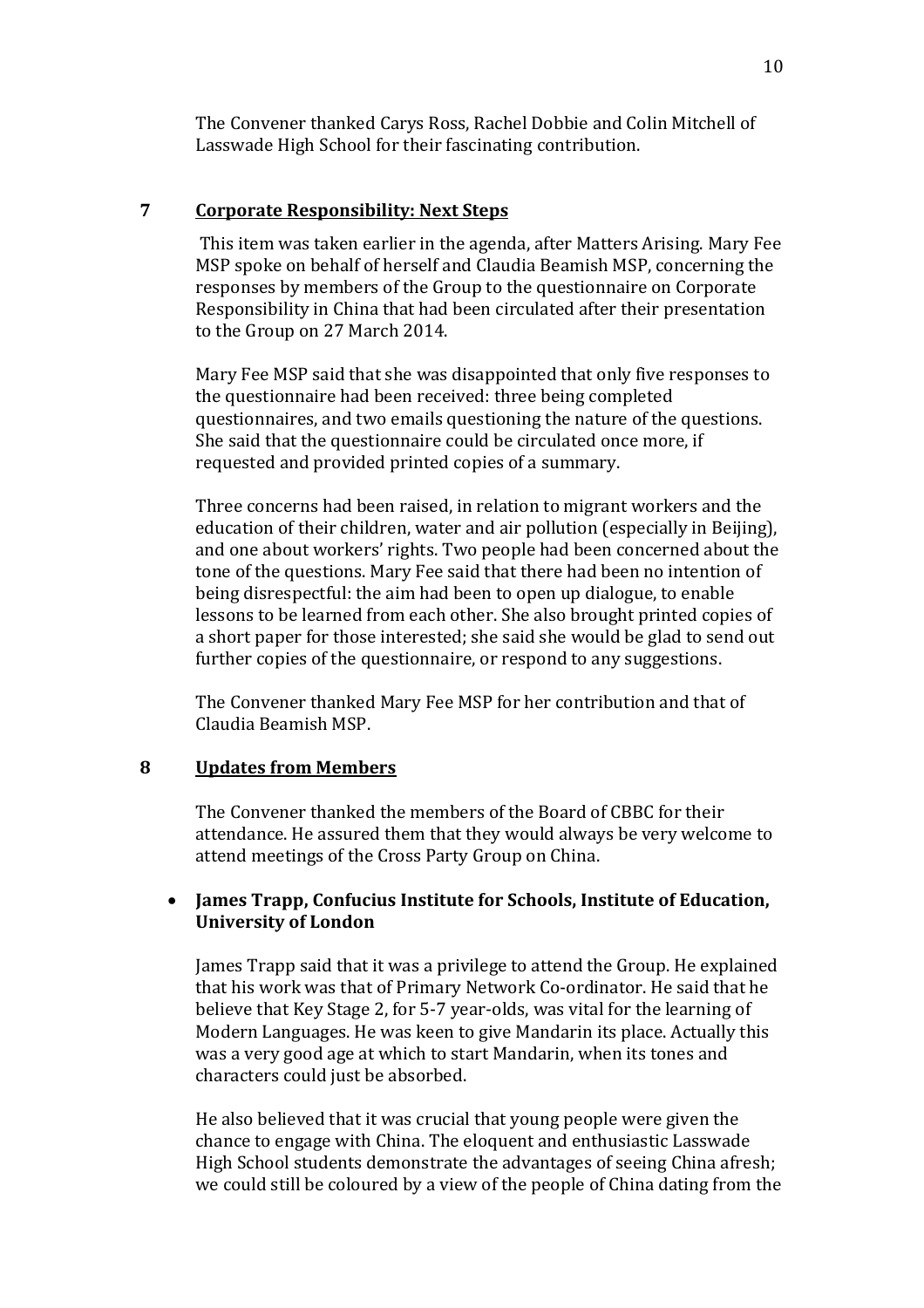nineteenth and twentieth centuries. So we must facilitate relationships with China. We must also recognise that language learning develops cognitive skills and helps pupils to thrive.

James Trapp said he was delighted to be in Scotland. He would be attending the Languages Think Tank, chaired by Judith McClure, which would be examining progress with the SCEN Learning of Chinese Project, led by Simon Macaulay and involving Chinese students at the University of Edinburgh and now Heriot-Watt, the Edinburgh University Students' Association, the Confucius Institute for Scotland's Schools (CISS) and Education Scotland. He would also meet Fan Lin, Deputy Director of CISS. He wanted to develop relationships and share resources. Already in 2015 there would be the Fourth SCEN China Youth Summit; there was also going to be a China Youth Summit in London. James Trapp said he was very impressed by Scotland, and judged it ahead in educational links with China; Scotland had the size and ability to collaborate and make connections. He concluded by reminding members of the long relationship between China and the West: the Romans developed such a veracious appetite for silk that the Emperor Tiberius introduced a ban, to try to stem the outflow of gold; in Dunhuang, a Buddhist cave temple was adorned with Corinthian columns.

- **Nigel Archdale, Anthony Millard Consulting, spoke about the intention of Erskine Stewart Melville Schools to establish an international school in China.** He said that he had just returned from an exploratory visit to Shenzhen with the Chairman of the Board and the Principal. The ESMS International School should open in 2017 in the development area of Shenzhen. He hoped it would be possible to work closely with relevant partners represented hear and he promised to keep the Cross Party Group informed.
- **Peter Kwok, Co-Director of Young Chinese Professionals (YCP) spoke of his association's developments.** Last summer YCP was invited to represent Scotland's Chinese professional community at the Conference of Chairpersons of the World's Overseas Chinese Professional Associations organised by the Overseas Chinese Affairs Office of the State Council of People's Republic of China. The world conference was held in Guangzhou and was chaired by Ms Qiu Yuanping, Head of the Office, who addressed the key priorities of China's strategy on working with overseas Chinese professionals. The YCP delegation also attended events chaired by mayors and senior government officials during its visit to Foshan, Guangdong Province, Huzhou and Hangzhou, Zhejiang Province and witnessed those cities' latest developments. The YCP delegation was able to talk about some of the key strengths of Scotland in education, finance, innovation and tourism, areas in which where many of our Chinese professionals are particularly active. Amongst the 90 professional associations from 16 countries to date, YCP is one of the few and largest organisations that have a specific focus on young Chinese professionals. Peter Kwok said he would like to thank and congratulate our Scottish